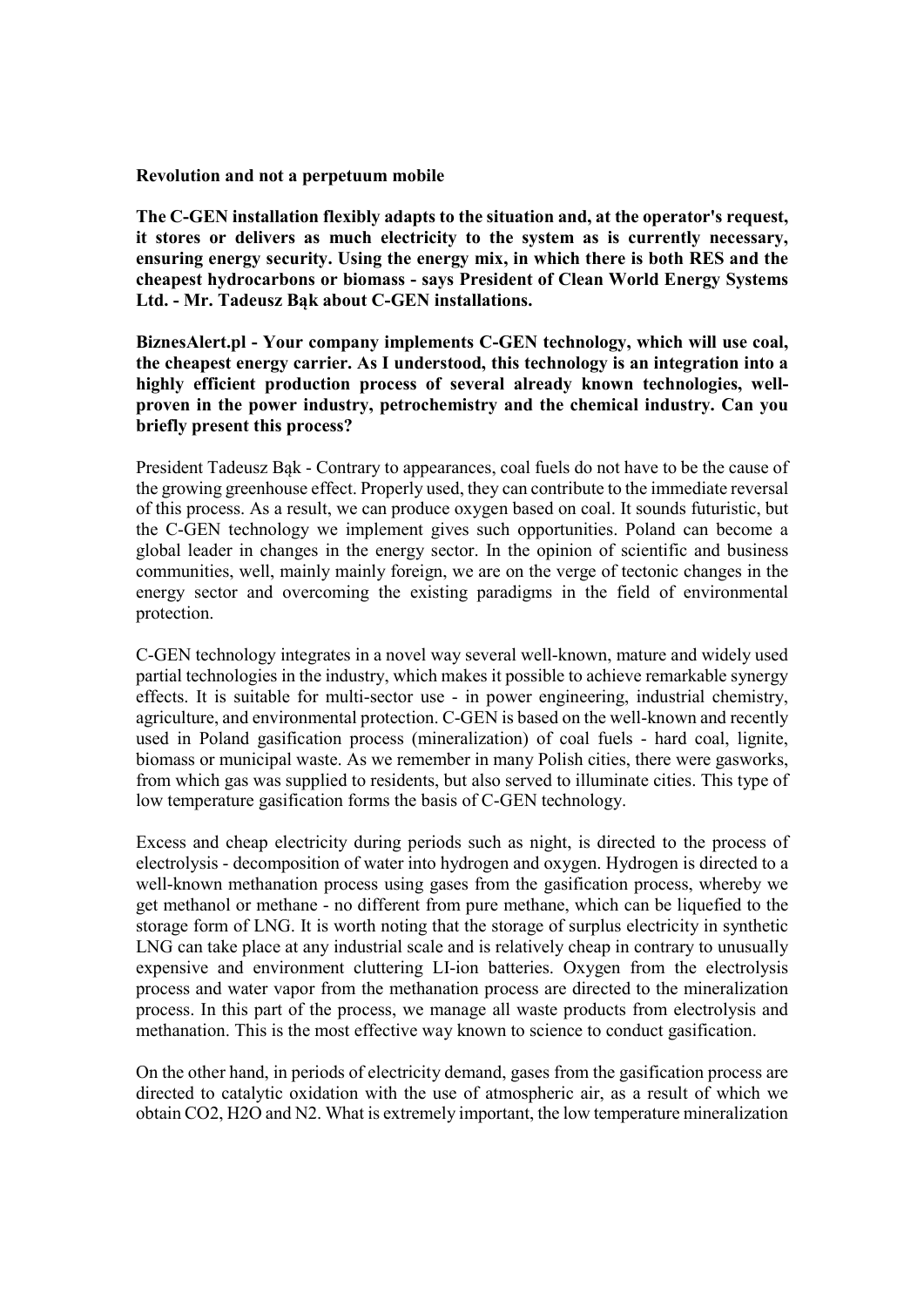process excludes the formation of nitrogen oxides, dioxins or furans. We have an increase in the temperature of gases, comparable to the boiler of a power plant. The steam generated there is converted into electricity and heat in a classic turboset. In C-GEN technology, we use carbon dioxide and pure nitrogen produced during daylight hours as well as hydrogen produced during the night hours as by-products, for the production of ammonia and urea in well-controlled synthesis processes. However, the production of urea does not require the use of imported natural gas. This is an extremely favorable situation for Poland, because it allows you to become independent from expensive, imported gas from the East. This situation means that the cost of urea production can be at least two times lower than on imported natural gas, thanks to which Poland can gain a competitive position in the supply of fertilizers worldwide. We realize that for our chemical industry this technology can be a deadly threat. Of course, if this technology is owned by companies from the west or east.

The combination of several known technologies allows for the production of electricity and heat in a virtually emission-free manner, also excluding the production of dust and smog. The waste is natural gas, urea, ammonia or methanol. One more curiosity, in the classical ammonia production process in chemical plants, approximately 1.2 tons of CO2 are emitted into the atmosphere per one tonne of ammonia. In our case, ammonia is produced completely without emission. I believe that the interministerial team can prepare new environmental proposals for the UN climate summit in Katowice as part of Poland's contribution in this area.

# - Is it possible to say that this is a process in which we can generate electricity, but we can also consume it when it is in excess? - for example, produce synthetic natural gas, without large losses, as in the case of battery and battery storages?

- C-GEN is more than just energy storage. C-GEN allows you to manage energy - avoiding its uneconomical storage, as is the case with the absurdly expensive Li-Ion cells - producing and consuming it depending on the current demand. The specifics of this technology allows for the implementation of a stabilizing and regulatory function for the power system. Taking into account its scalability, it can meet the expectations set for prosumer sources at any scale, also meeting the expectations posed to energy clusters. The management concept, instead of storage, is the financial core of C-GEN. The so-called energy storage is an erroneous narrative that some participants in the energy market can get involved in. Instead of incurring enormous costs of building energy batteries and their subsequent utilization, you can intelligently control production and energy consumption. From the point of view of the buyer of gas or urea it is after all exactly indifferent whether the products were created at night or during the day. Together with the rapid growth of renewable energy sources and the resignation of coal-based energy in the west, it is not difficult to predict that there will be an uncontrolled increase in excess energy, which can be managed by C-GEN, the only technology of its kind in the world. What's more, we observe global transformation of the power industry (including: power industry with coal and lignite mining, gas industry, liquid fuels sector, heating) - taking place in new environments (technological, economic, business and social), embracing "everything". This situation enforces the inevitable (irrevocable) need to reorganize the entire economy, the most extensive, deepest and most dynamic process in history. C-GEN goes in line with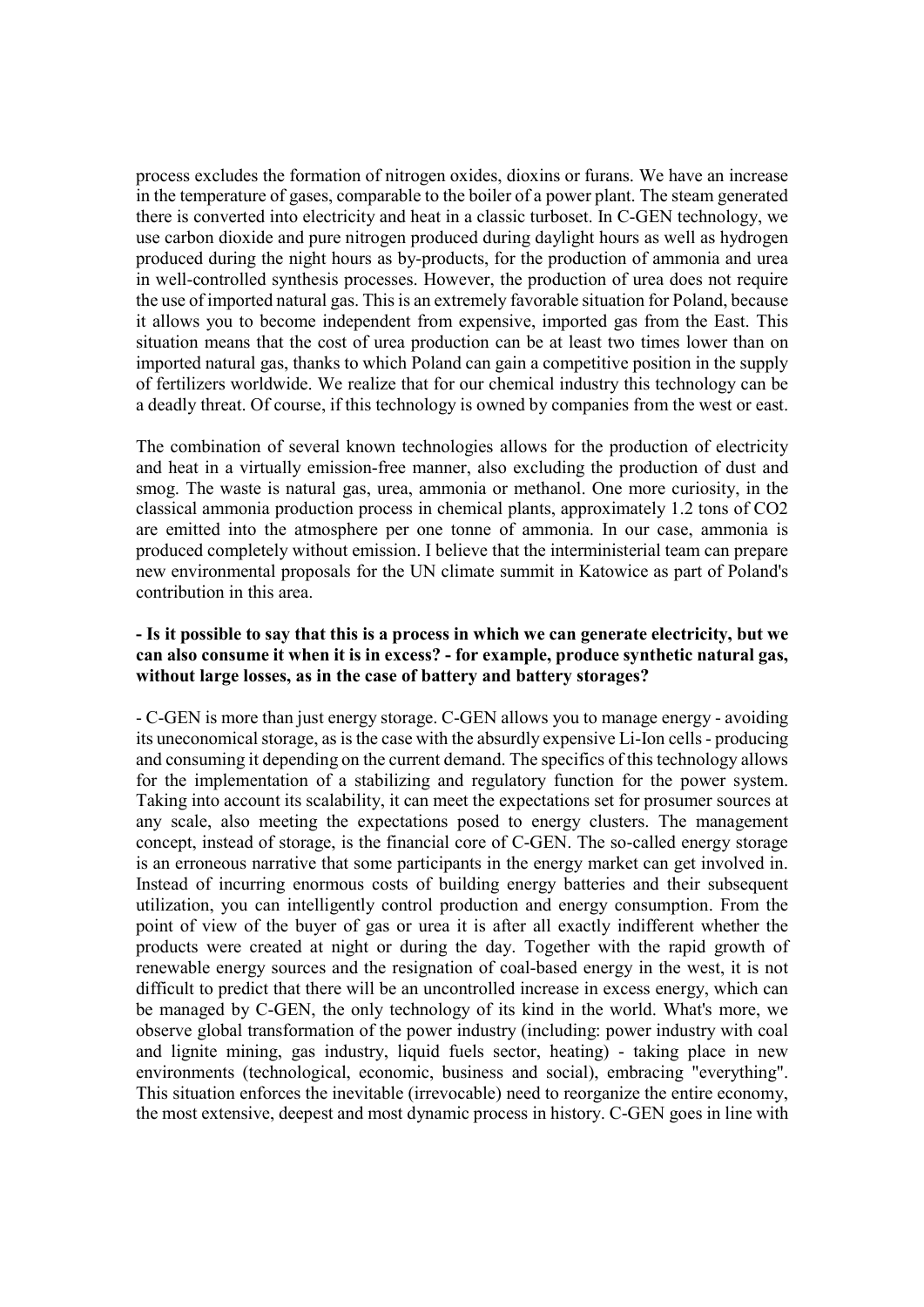these changes and market expectations. There is only a question if we can use this unique opportunity? At present, the largest global companies are interested in purchasing this technology. And in Poland? Most often I meet with the statement that if it was technology from abroad, quote: "... we would buy it immediately ...".

#### - How are you supposed to understand the definition that C-GEN will belong to a new economic model, the so-called "Circular economy"?

- C-GEN technology is the concept of building a value chain in the closed circuit process. "Circular economy", where waste from one process becomes the raw material for another, and industrial symbiosis causes waste or by-products from one sector - for example agriculture or industry - to become a raw material for another. Thanks to this approach, we become competitive in relation to entrepreneurs from other parts of the world. In our case, we eliminate losses in the whole chain of electricity production processes and its storage.

It is worth showing this on the example of the LNG terminal in Świnoujście and Zakłady Azotowe in Puławy. Instead of the current model in which the LNG Świnoujście and Zakłady Azotowe in Puławy operate within a distance of several hundred kilometers, we will have C-GEN installations. We will not burn about 2 percent. gas and emit CO2 to regasify LNG, and several hundred kilometers farther also burn gas to again produce CO2 (and hydrogen) to produce ammonia and urea.

What are the benefits for the economy? The current annual cost of LNG regasification, with a processing potential of 5.5 billion Nm3 of gas, is about PLN 3 billion. We lose so much irretrievably - everyone pays it in gas bills in proportion to their consumption. By doubling the capacity of the terminal, according to the current plans of the government, potential losses in ten year time frame may reach PLN 60 billion, and the potential of losses in the system of the entire economy will exceed PLN 90 billion. And to avoid this it is simply enough not to burn gas, thus losing the purest form of energy, which has already been paid for – the cold energy - and make it work for the economy. We can successfully use this energy in closed circuits. However, it requires daring managerial decisions. The current government of Prime Minister M. Morawiecki is interested in tightening the economy and increasing efficiency. C-GEN technology meets the expectations of this program.

In one sentence, C-GEN is an example of synergistic multitechnology that breaks the increasing deficit of value chains in basic production processes, covering five structurally ineffective sectors of the economy, characterized by structural durable inefficiency caused by their separate functioning, which are: (entire) energy, construction ( demand for heat), transport (demand for fuels), agriculture (construction of the other leg, namely energy agriculture), waste management (economy in a closed system, utilization of waste). Consolidated synergic (energy) value chains in these sectors are called "synenergy".

#### - What is the symbiosis of C-GEN technology with other sectors such as agriculture?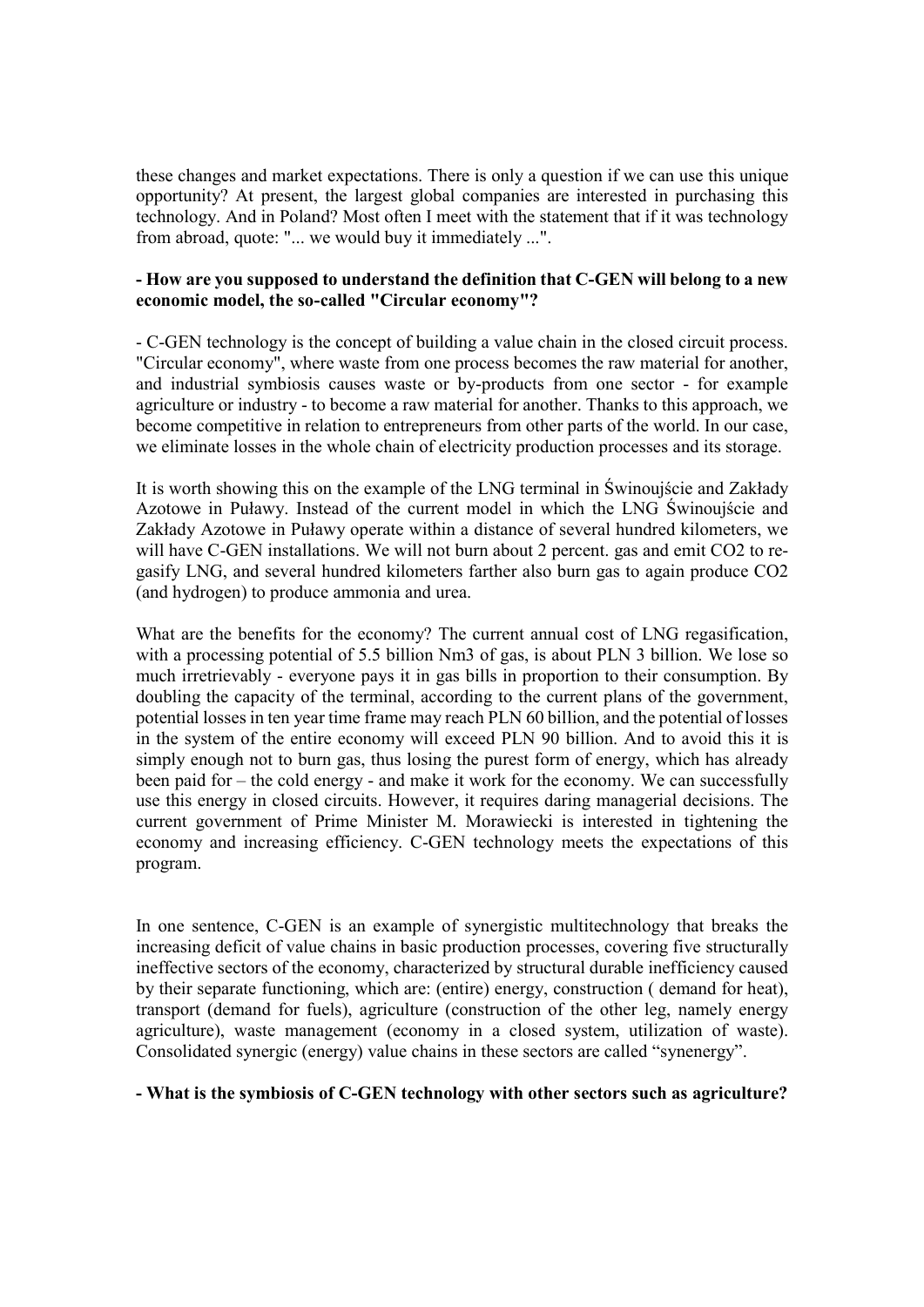- In classic power plants, the coal is burnt and the produced carbon dioxide is emitted into the environment. From 1 ton of coal, about 3 MWh of electricity is obtained, but with the simultaneous emission of about 2.4 tons of CO2, thus contributing to the greenhouse effect. In contrast, in the C-GEN technology, carbon dioxide is converted into a form of fertilizer, where from 1 ton of coal, in addition to about 3 MWh of electricity, we get about 3 tons of urea. A team of scientists from the Warsaw University of Life Sciences (SGGW) conducted an analysis of the effectiveness of this technology in the environmental aspect in conjunction with the agricultural sector. Why agricultural? Because biomass is also coal and energy at the same time. The results turned out to be amazing and confirmed us in the belief that C-GEN can become a leader on the Polish and global technology market. Well, if the urea produced (from one ton of coal) is used for agricultural crops, eg corn fields (as additional fertilization), then during the growing season, plants absorb about 160 tons of CO2 from the atmosphere, simultaneously emitting about 120 tons of pure oxygen and produce about 44 tons of pure carbon "C" in biomass. In this "circular economy" chain, the sun, water and the process of photosynthesis are included. More spectacular results can be achieved in the cultivation of energetic willow, where plants will absorb about 500 tons of CO2 during the growing season, emitting ca. 380 tons of O2, and the yield of pure "C" in biomass will reach about 150 tons. C-GEN technology can be a key element in the growth of competitiveness of the Polish economy in striving for equality with Western economies.

Another advantage of C-GEN technology is the ability to produce cheap hydrogen to power automotive hydrogen cells, which can perfectly fit into the electromobility program implemented by Prime Minister Morawiecki. Who would not want to cover 100 kilometers on fuel that costs at maximum PLN 0.6?

## - If the C-GEN technology is a zero-emission technology, what kind of a solution in the system of this technology provides carbon dioxide capture and what happens with the eliminated CO2 afterwards?

- C-GEN is a low-emission, environmentally friendly technology. Instead of energyconsuming CO2 uptake, the C-GEN contains a cycle of oxidation / combustion in pure oxygen - in this way CO2 is a useful raw material without a nitrogen ballast load. It is supplemented by CO2 freezing (cryotechnology) from exhaust gases thanks to the LNG produced. During methane liquefaction, a phase transformation takes place, as a result of which LNG is obtained at a temperature of about -163 ° C. Produced flue gases, or CO2, after passing through a heat exchanger, solidify into the so-called dry ice, or - depending on the pressure - to a liquid form. Next is a simple synthesis of urea.

- C-GEN will provide valuable semi-finished products for many branches of the chemical industry, which will ensure high profitability of this technology. However, Biznesalert.pl is primarily interested in the energy sector. I understand that when a power plant or renewable energy plants will supply too little power, or not at all, the production of electricity from methane in the reserve power plant will start under the C-GEN system?